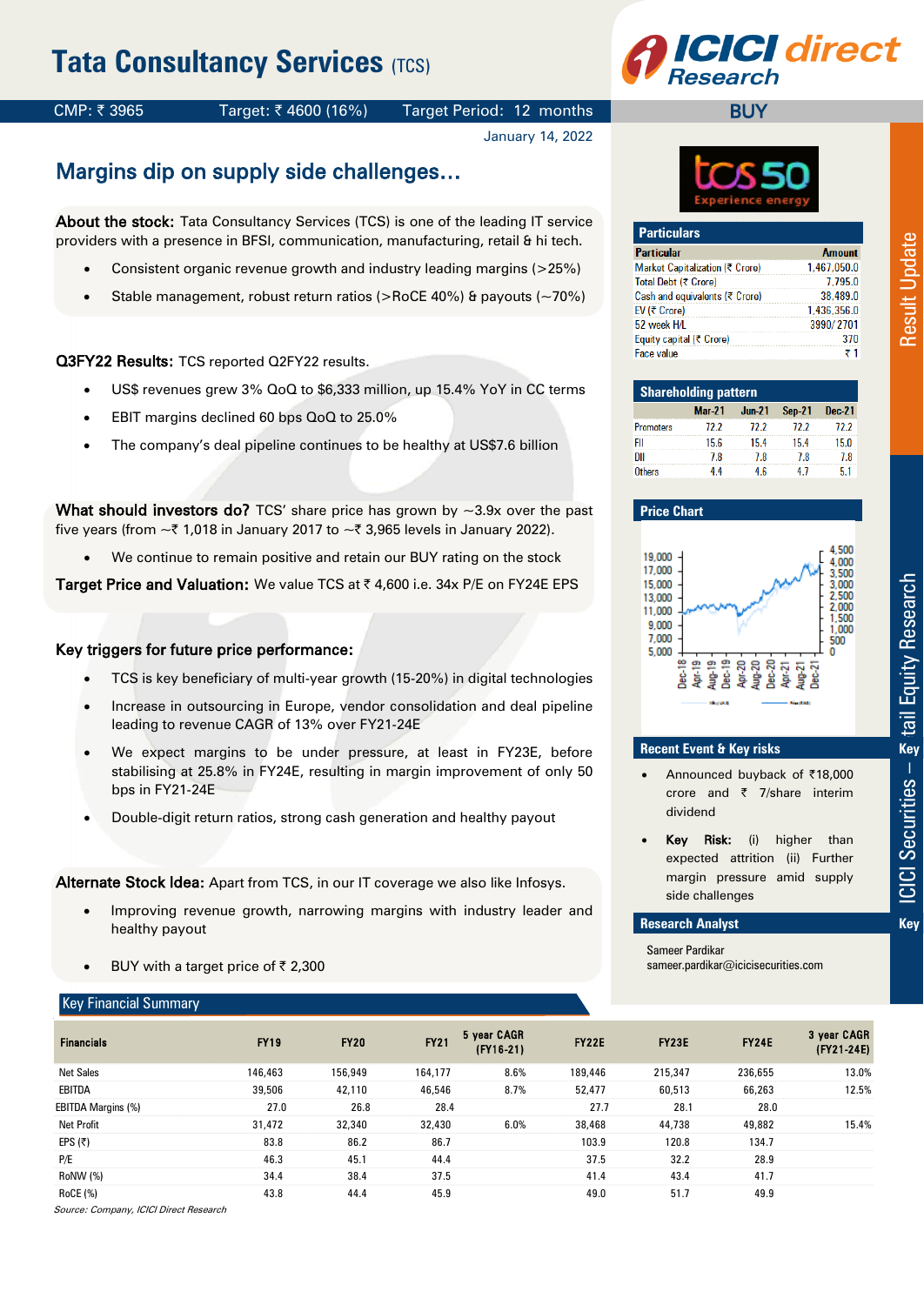#### **Result Update | Tata Consultancy Services ICICI Direct Research ICICI Direct Research**

### Key takeaways of recent quarter & conference call highlights

- The company reported 3% QoQ growth to US\$6,524mn while it grew 14.4% on YoY basis. The company recorded 15.4% YoY growth in CC terms
- In terms of revenue by geographies (in CC terms), North America market (52% of mix), grew +18.0% YoY, while UK and Continental Europe reported healthy growth of +12.7% and 17.5% YoY, respectively. Asia Pacific, India and MEA regions grew 4.3%,15.2% and 6.9% YoY, respectively
- In vertical wise, BFSI, retail & healthcare grew 17.9%, 20.4% and 16.3% YoY, respectively, while manufacturing, technology & services and Media grew 18.3%, 17.7% and 14.4% YoY, respectively
- Attrition was at 15.3% (up from 11.9% in the previous quarter) but the management indicated that quarterly annualised attrition has come down sequentially and they are seeing green shoots of it tapering down in a couple of quarters. The company added 28,238 associates taking the total to 556,986. It is the highest quarterly addition ever
- The company announced a buyback of  $\bar{\tau}$ 18,000 crore (4 crore shares at ₹4,500 per share). The amount is 12.5% higher than historical buyback. The company also declared an interim dividend of  $\bar{\tau}$  7/share (to be paid on February 7, 2022)
- EBIT margin contracted 60 bps QoQ to 25.0%. There was (-70 bps) wage hike impact and (-60 bps) impact due to higher SG&A. It was mitigated by pyramid optimisation (+60 bps), currency tailwind of (+10 bps)
- The company indicated that it hired 43,000 freshers in H1FY22 and 34,000 freshers hired in Q3 itself which were earlier planned to be hired in H2FY22 (i.e. front loading). The company indicated that they will continue freshers hiring in Q4 as well
- The company indicated that the healthcare sector across the globe is going through transformation where there is a rapid need of providing a common access among various stakeholder's is critical i.e. pharma companies, hospitals and pharma retailers, etc
- The company indicated that current digital transformation opportunity has three horizons where horizon 1 pertains to moving your onsite applications to cloud, which is currently playing out. There are further opportunities, which are termed as Horizon 2 (cloud native application development) and Horizon 3 (end to end ecosystem play for sectors such as pharma, manufacturing, etc)
- The company believes it is making investments in the areas of future technologies i.e. contactless payments, battery management software for electric vehicles, etc, which will help it to participate in larger deals, going forward
- TCS said it is not witnessing a slower pace of transformation deals on account of return of normalcy
- The company is seeing a multi-year opportunity led by technology refresh, vendor consolidation, transformational projects and higher outsourcing
- Considering opportunities in cloud and ancillary technologies around cloud the company could register double digit growth in FY22E
- Deal TCV was at US\$7.6 billion, flattish on a sequential basis but up 11.7% on a YoY basis. The management said the TCV is largely broad based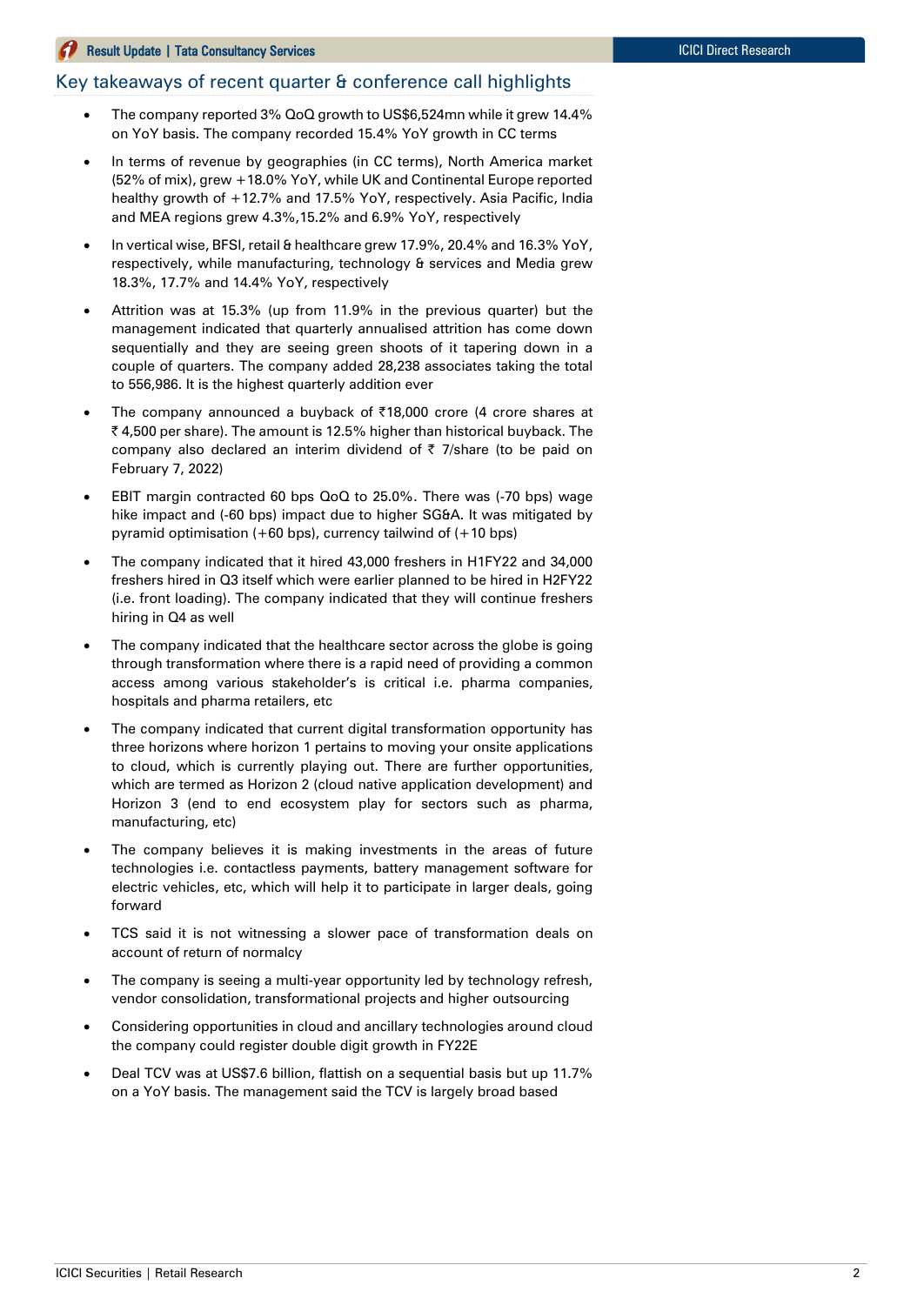#### **Result Update | Tata Consultancy Services ICICI Direct Research** ICICI Direct Research  $\boldsymbol{a}$

## Peer comparison

| <b>Exhibit 1: Peer Comparison</b> |      |       |            |                                                                                                |      |           |       |      |      |      |      |         |      |      |      |      |
|-----------------------------------|------|-------|------------|------------------------------------------------------------------------------------------------|------|-----------|-------|------|------|------|------|---------|------|------|------|------|
|                                   |      |       |            |                                                                                                |      | EPS $(7)$ |       |      | P/E  |      |      | RoCE(x) |      |      |      |      |
| <b>Company Name</b>               |      |       |            | CMP TP (₹) Rating Mcap (₹) FY21 FY22E FY23E FY21 FY22E FY23E FY21 FY22E FY23E FY21 FY22E FY23E |      |           |       |      |      |      |      |         |      |      |      |      |
| <b>HCL Tech (HCLTEC)</b>          | .333 | 1.475 | <b>BUY</b> | 361,799                                                                                        | 45.8 | 50.6      | 60.9  | 29.1 | 26.3 | 21.9 | 23.5 | 24.1    | 27.6 | 20.8 | 20.5 | 23.2 |
|                                   | .897 | 2.300 | <b>BUY</b> | 806 433                                                                                        | 45.5 | 55.9      | 63.2  | 41.7 | 34.0 | 30.0 | 31.7 | 34.5    | 36.4 | 25.2 | 28.2 | 29.8 |
| TCS (TCS)                         |      | 4.600 | <b>BUY</b> | .467.050                                                                                       | 87.6 | 104.0     | 120.9 | 45.2 | 38.1 | 32.8 | 45.9 | 49.0    | 51.7 | 37.5 | 41.4 | 43.4 |
| Tech M (TECMAH)                   |      | 2.150 | <b>BUY</b> | 166,107                                                                                        | 50.2 | 64.7      | 76.8  | 34.2 | 26.6 | 22.4 | 19.8 | 22.8    | 24.4 | 17.8 | 20.4 |      |
|                                   |      |       | BUN        |                                                                                                | 19.  |           | 25.1  |      | 29.4 |      |      |         |      |      |      |      |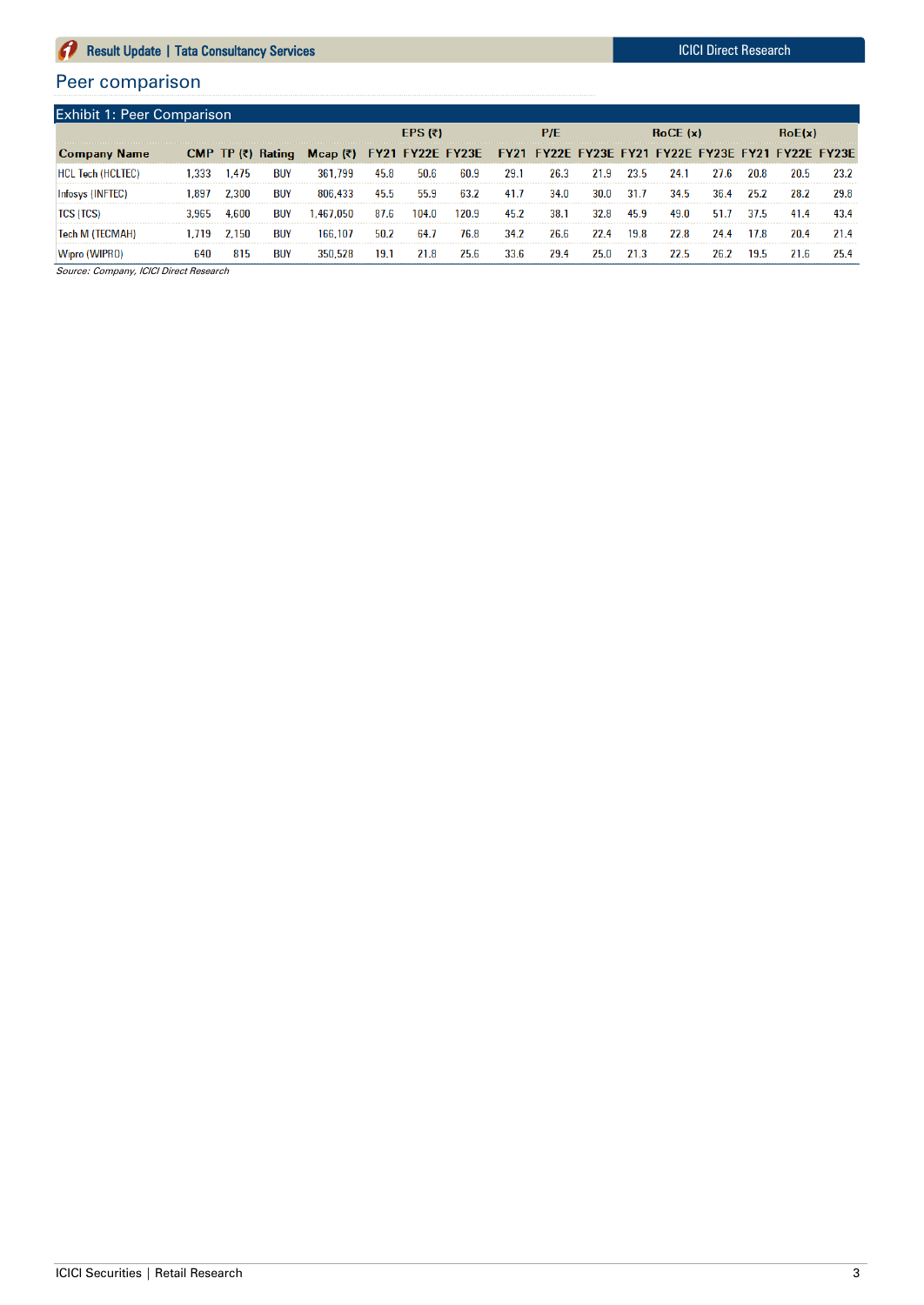| <b>Exhibit 2: Variance Analysis</b> |               |                |               |            |               |               |                                                                                                                                                                                                                                    |
|-------------------------------------|---------------|----------------|---------------|------------|---------------|---------------|------------------------------------------------------------------------------------------------------------------------------------------------------------------------------------------------------------------------------------|
|                                     | <b>Q3FY22</b> | <b>Q3FY22E</b> | <b>Q3FY21</b> | YoY (%)    | <b>Q2FY22</b> | $Q_0Q$ $(\%)$ | <b>Comments</b>                                                                                                                                                                                                                    |
| Revenue                             | 48,885        | 48,383         | 42,015        | 16.4       | 46,867        |               | 4.3 Revenue growth was broad based                                                                                                                                                                                                 |
| Employee expenses                   | 28,401        | 27,723         | 23,749        | 19.6       | 27,048        | 5.0           |                                                                                                                                                                                                                                    |
| <b>Gross Margin</b>                 | 20,484        | 20.659         | 18,266        | 12.1       | 19,819        | 3.4           |                                                                                                                                                                                                                                    |
| Gross margin (%)                    | 41.9          | 42.7           | 43.5          | $-157$ bps | 42.3          | $-39$ bps     |                                                                                                                                                                                                                                    |
| SG&A expenses                       | 7.051         | 7,016          | 6,059         | 16.4       | 6.704         | 5.2           |                                                                                                                                                                                                                                    |
| <b>EBITDA</b>                       | 13,433        | 13,644         | 12,207        | 10.0       | 13,115        | 2.4           |                                                                                                                                                                                                                                    |
| EBITDA Margin (%)                   | 27.5          | 28.2           | 29.1          | $-158$ bps | 28.0          | $-50$ bps     |                                                                                                                                                                                                                                    |
| Depreciation                        | 1,196         | 1,161          | 1,023         | 16.9       | 1,115         | 7.3           |                                                                                                                                                                                                                                    |
| EBIT                                | 12.237        | 12,483         | 11.184        | 9.4        | 12,000        | 2.0           |                                                                                                                                                                                                                                    |
| EBIT Margin (%)                     | 25.0          | 25.8           | 26.6          | $-159$ bps | 25.6          |               | EBIT margin contracted 60 bps QoQ as there was<br>wage hike impact (-70 bps) and impact due to<br>-57 bps higher SG&A (-60 bps). It was mitigated by<br>pyramid optimisation (+60bps), currency tailwind<br>of $(+10 \text{ bps})$ |
| Other income (less interes          | 954           | 900            | 508           | 87.8       | 969           | $-1.5$        |                                                                                                                                                                                                                                    |
| <b>PBT</b>                          | 13,191        | 13,383         | 11,692        | 12.8       | 12,969        | 1.7           |                                                                                                                                                                                                                                    |
| Tax paid                            | 3,385         | 3,413          | 2,965         | 14.2       | 3,316         | 2.1           |                                                                                                                                                                                                                                    |
| <b>Reported PAT</b>                 | 9,769         | 9,941          | 8,701         | 12.3       | 9,624         | 1.5           |                                                                                                                                                                                                                                    |
| <b>Adjusted PAT</b>                 | 9.769         | 9,941          | 8,701         | 12.3       | 9,624         | 15            | lower-than-expected<br>lower due<br>to<br>PAT was<br>operating performance                                                                                                                                                         |

Source: Company, ICICI Direct Research

| Exhibit 3: Change in estimates |         |              |            |         |              |            |            |                                                                                                                                       |
|--------------------------------|---------|--------------|------------|---------|--------------|------------|------------|---------------------------------------------------------------------------------------------------------------------------------------|
|                                |         | <b>FY22E</b> |            |         | <b>FY23E</b> |            |            | <b>Comments</b>                                                                                                                       |
| (そ Crore)                      | Old     | New          | % Change   | old     | New          | % Change   | Introduced |                                                                                                                                       |
| Revenue                        | 189,446 | 189,446      | 0.0        | 220,405 | 215,347      | $-2.3$     |            | 236,655 We revise revenue estimate on 9MFY22<br>performance                                                                           |
| EBIT                           | 51,340  | 47,930       | $-6.6$     | 61,273  | 55,344       | $-9.7$     | 61.057     |                                                                                                                                       |
| EBIT Margin (%)                | 27.1    | 25.3         | $-180$ bps | 27.8    | 25.7         | $-210$ bps |            | We trim margins due to supply side pressure<br>25.8 visible in Q3FY22 margins as we expect<br>challenges to remain for a few quarters |
| <b>PAT</b>                     | 41,032  | 38,468       | $-6.2$     | 49,196  | 44,738       | $-9.1$     | 49,882     |                                                                                                                                       |
| EPS $(5)$                      | 110.8   | 103.9        | $-6.2$     | 132.9   | 120.8        | $-9.1$     | 134.7      |                                                                                                                                       |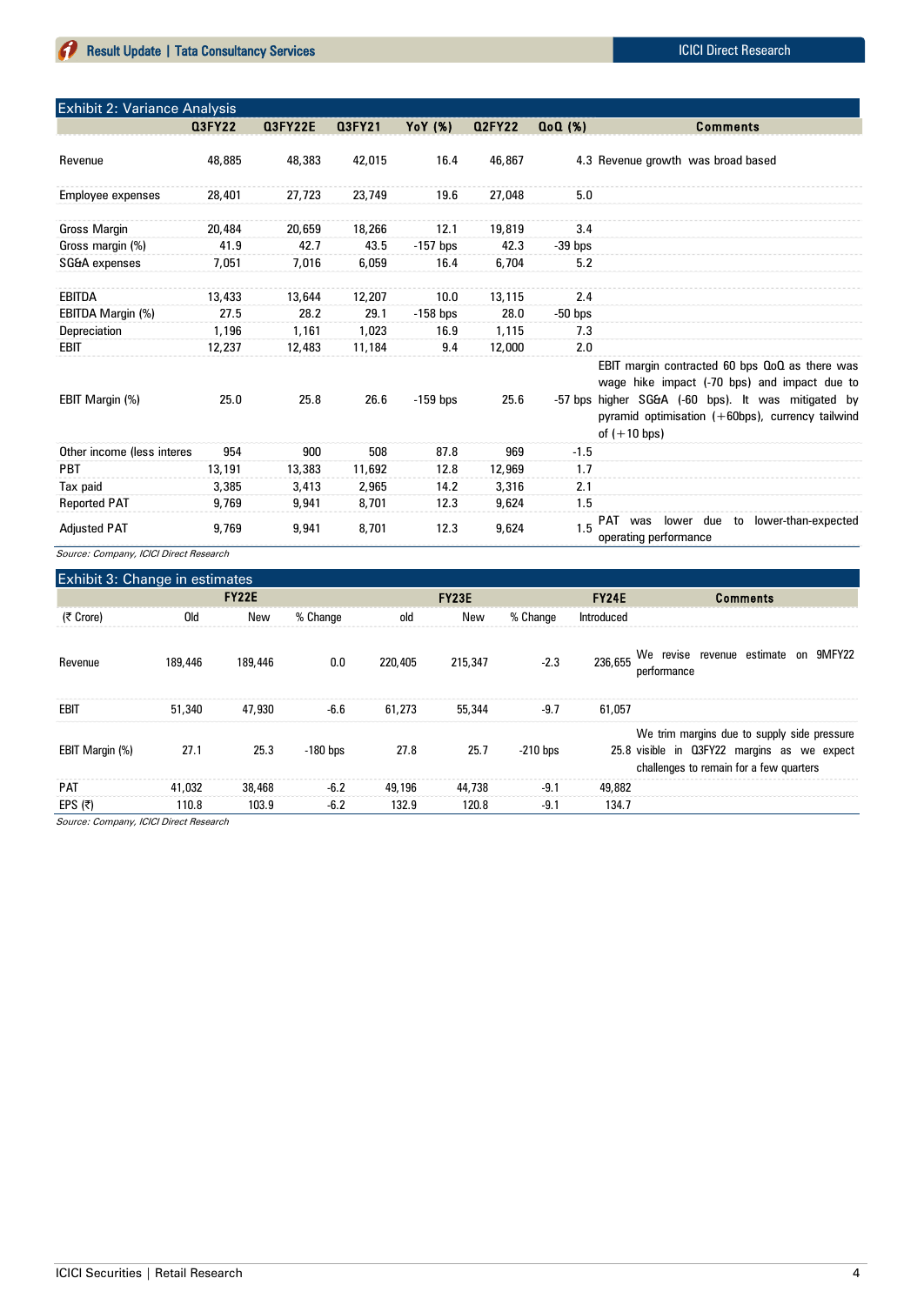## Key Metrics

| Exhibit 4: Geography wise break-up |        |        |               |               |               |  |  |  |
|------------------------------------|--------|--------|---------------|---------------|---------------|--|--|--|
|                                    | 03FY21 | 04FY21 | <b>Q1FY22</b> | <b>Q2FY22</b> | <b>Q3FY22</b> |  |  |  |
| Revenue by geography (%)           |        |        |               |               |               |  |  |  |
| <b>North America</b>               | 49.1   | 48.6   | 49.4          | 50.3          | 50.7          |  |  |  |
| <b>Latin America</b>               | 1.7    | 1.6    | 1.6           | 1.6           | 1.7           |  |  |  |
| UK                                 | 15.7   | 16.0   | 16.3          | 16.1          | 15.6          |  |  |  |
| <b>Continental Europe</b>          | 16.2   | 16.8   | 16.7          | 15.9          | 16.0          |  |  |  |
| India                              | 5.6    | 5.6    | 4.6           | 5.1           | 5.5           |  |  |  |
| Asia Pacific                       | 9.7    | 9.4    | 9.3           | 9.0           | 8.6           |  |  |  |
| MEA                                | 2.0    | 2.0    | 2.1           | 2.0           | 1.9           |  |  |  |
| Growth QoQ (%)                     |        |        |               |               |               |  |  |  |
| <b>North America</b>               | 3.4    | 4.0    | 4.4           | 4.8           | 3.8           |  |  |  |
| Latin America                      | 5.1    | $-1.1$ | 2.8           | 2.9           | 9.5           |  |  |  |
| UK                                 | 6.5    | 7.0    | 4.7           | 1.6           | $-0.2$        |  |  |  |
| <b>Continental Europe</b>          | 4.5    | 8.9    | 2.1           | $-2.0$        | 3.7           |  |  |  |
| India                              | 17.7   | 5.0    | $-15.6$       | 14.1          | 11.1          |  |  |  |
| Asia Pacific                       | 5.1    | 1.8    | 1.7           | $-0.4$        | $-1.6$        |  |  |  |
| <b>MEA</b>                         | 10.7   | 5.0    | 7.9           | $-2.0$        | $-2.1$        |  |  |  |

Continental Europe has reported a growth after a blip in the last quarter, while north America growth trajectory continues

Source: Company, ICICI Direct Research

| Exhibit 5: Vertical wise break-up |        |        |               |         |        |
|-----------------------------------|--------|--------|---------------|---------|--------|
|                                   | 03FY21 | 04FY21 | <b>Q1FY22</b> | 02FY22  | 03FY22 |
| Revenue by verticals (%)          |        |        |               |         |        |
| BFSI                              | 31.3   | 32.2   | 32.5          | 32.4    | 32.1   |
| <b>Retail &amp; CPG</b>           | 14.5   | 14.5   | 14.8          | 15.0    | 15.1   |
| <b>Communication and Media</b>    | 6.6    | 6.5    | 6.4           | 6.5     | 6.5    |
| Manufacturing                     | 9.6    | 9.7    | 10.2          | 9.9     | 9.9    |
| Life Sciences & Healthcare        | 9.8    | 9.6    | 9.8           | 10.0    | 9.9    |
| Technology & services             | 8.6    | 8.4    | 8.6           | 8.8     | 8.7    |
| Regional markets & others         | 19.6   | 19.1   | 17.7          | 17.4    | 17.8   |
| Growth QoQ (%)                    |        |        |               |         |        |
| <b>BFSI</b>                       | 3.1    | 8.1    | 3.7           | 2.6     | 2.1    |
| <b>Retail &amp; CPG</b>           | 4.4    | 5.0    | 4.9           | 4.3     | 3.7    |
| <b>Communication and Media</b>    | 6.7    | 3.4    | 1.2           | 4.5     | 3.0    |
| Manufacturing                     | 7.4    | 6.1    | 8.1           | $-0.1$  | 3.0    |
| Life Sciences & Healthcare        | 5.1    | 2.9    | 4.9           | 5.0     | 2.0    |
| Technology & services             | 1.6    | 2.6    | 5.2           | 5.3     | 1.8    |
| Regional markets & others         | 9.0    | 2.4    | $-4.8$        | $1.2\,$ | 5.4    |

Broad based growth across verticals

Source: Company, ICICI Direct Research

| Exhibit 6: Client & human resource matrix |        |        |        |        |        |
|-------------------------------------------|--------|--------|--------|--------|--------|
|                                           | 03FY21 | 04FY21 | 01FY22 | 02FY22 | 03FY22 |
| <b>Client metrics</b>                     |        |        |        |        |        |
| $USD_1$ mn $+$ clients                    | 1077   | 1096   | 1118   | 1138   | 1175   |
| $USD_5$ mn $+$ clients                    | 565    | 569    | 586    | 609    | 619    |
| $USD$ 10 mn $+$ clients                   | 386    | 387    | 405    | 417    | 426    |
| $USD 20$ mn + clients                     | 229    | 228    | 241    | 247    | 255    |
| $USD$ 50 mn + clients                     | 97     | 101    | 105    | 114    | 118    |
| $USD$ 100 mn + clients                    | 48     | 48     | 50     | 54     | 58     |
| <b>Headcount, Attrition</b>               |        |        |        |        |        |
| <b>Total Employees</b>                    | 469261 | 488649 | 509058 | 528748 | 556986 |
| Attrition, LTM (IT Services)              | 7.6    | 7.2    | 8.6    | 11.9   | 15.3   |

Attrition rose 340 bps QoQ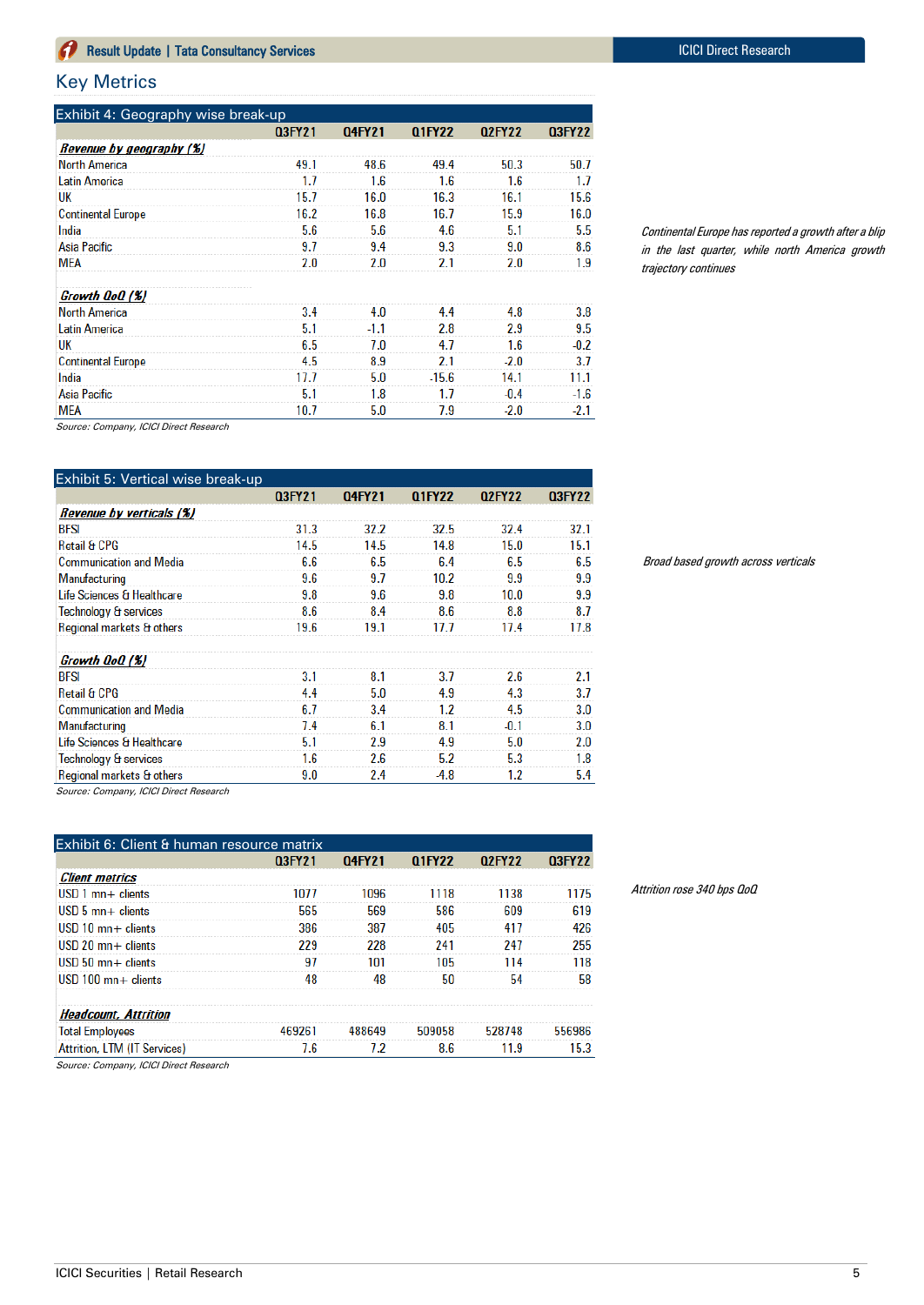## Financial summary

| Exhibit 7: Profit and loss statement   |             |              |                 | $\overline{\xi}$ crore |
|----------------------------------------|-------------|--------------|-----------------|------------------------|
| (Year-end March)                       | <b>FY21</b> | <b>FY22E</b> | <b>FY23E</b>    | <b>FY24E</b>           |
| <b>Total operating Income</b>          | 164,177     | 189,446      | 215,347 236,655 |                        |
| Growth (%)                             | 4.6         | 15.4         | 13.7            | 9.9                    |
| COGS (employee expenses)               | 94,053      | 110,258      | 124,686         | 137,023                |
| S, G&A expenses                        | 23,578      | 26,712       | 30,149          | 33,368                 |
| <b>Total Operating Expenditure</b>     | 117,631     | 136,970      | 154,835         | 170,392                |
| EBITDA                                 | 46,546      | 52,477       | 60,513          | 66,263                 |
| Growth (%)                             | 10.5        | 12.7         | 15.3            | 9.5                    |
| Depreciation                           | 4,065       | 4,547        | 5,168           | 5,206                  |
| Other Income less interest             | 2,497       | 3,400        | 4,323           | 5,011                  |
| PBT                                    | 44,978      | 51,330       | 59,667          | 66,068                 |
| <b>Total Tax</b>                       | 11,198      | 12,730       | 14,797          | 16,055                 |
| <b>Minority Interest</b>               | 132         | 132          | 132             | 132                    |
| <b>PAT</b>                             | 32,430      | 38,468       | 44,738          | 49,882                 |
| Growth (%)                             | 0.3         | 18.6         | 16.3            | 11.5                   |
| EPS (₹)                                | 86.7        | 103.9        | 120.8           | 134.7                  |
| PAT                                    | 32,430      | 38,468       | 44,738          | 49,882                 |
|                                        |             |              |                 |                        |
| EPS - Reported (₹)<br>$\sim$<br>10101B | 86.7        | 103.9        | 120.8           | 134.7                  |

| Exhibit 8: Cash flow statement |           |              |                                             | ₹ crore      |
|--------------------------------|-----------|--------------|---------------------------------------------|--------------|
| (Year-end March)               | FY21      | <b>FY22E</b> | <b>FY23E</b>                                | <b>FY24E</b> |
| <b>Profit before Tax</b>       | 44,978    | 51.330       | 59.667                                      | 66,068       |
| <b>Add: Depreciation</b>       | 4.065     | 4.547        | 5,168                                       | 5,206        |
| (Inc)/dec in Current Assets    | (1,766)   | 3,047        | (3,634)                                     | (6, 106)     |
| Inc/(dec) in CL and Provisions | 2,629     | 3,137        | 7,894                                       | 4,545        |
| Taxes paid                     | (2, 106)  | (12, 730)    | (14, 797)                                   | (16, 055)    |
| CF from operating activities   | 38,802    | 46,394       | 50,437                                      | 49,311       |
| (Inc)/dec in Investments       | (7, 728)  | (531)        | (544)                                       | (447)        |
| (Inc)/dec in Fixed Assets      | (3, 139)  | (3,789)      | (4, 307)                                    | (4, 733)     |
| Others                         | 2,738     | 2,937        | 3,860                                       | 4,348        |
| CF from investing activities   | (8, 129)  | (1, 383)     | (991)                                       | (832)        |
| Inc/(dec) in loan funds        | 0         | 0            | 0                                           | 0            |
| Dividend paid & dividend tax   | (30, 576) | (31, 954)    | (34,598)                                    | (33, 434)    |
| Others                         | (722)     | 0            | 0                                           | 0            |
| CF from financing activities   |           |              | $(32,634)$ $(31,954)$ $(34,598)$ $(33,434)$ |              |
| <b>Net Cash flow</b>           | (1.961)   | 13,058       | 14,849                                      | 15,046       |
| Exchange difference            | 0         | 0            | 0                                           | 0            |
| <b>Opening Cash</b>            | 9,666     | 7,705        | 22,387                                      | 37,235       |
| <b>Closing cash and Bank</b>   | 7.705     | 22,387       | 37,235                                      | 52,281       |

Source: Company, ICICI Direct Research

| <b>Exhibit 9: Balance sheet</b> |             |              |                 | ₹ crore      |  |  |
|---------------------------------|-------------|--------------|-----------------|--------------|--|--|
| (Year-end March)                | <b>FY21</b> | <b>FY22E</b> | <b>FY23E</b>    | <b>FY24E</b> |  |  |
| <b>Liabilities</b>              |             |              |                 |              |  |  |
| <b>Equity Capital</b>           | 370         | 370          | 370             | 370          |  |  |
| <b>Reserve and Surplus</b>      | 86,063      | 92,577       | 102,717         | 119,166      |  |  |
| <b>Share Premium</b>            | 0           | 0            | 0               | 0            |  |  |
| <b>Total Shareholders funds</b> | 86.433      | 92.947       | 103.087         | 119.536      |  |  |
| <b>Total debt</b>               | 7,795       | 7,994        | 8,198           | 8,365        |  |  |
| Other liabilities & Provisions  | 2,226       | 2,341        | 2,459           | 2,557        |  |  |
| Deferred tax liability(net)     | 767         | 767          | 767             | 767          |  |  |
| Minority Interest / Others      | 675         | 807          | 939             | 1,071        |  |  |
| <b>Total Liabilities</b>        | 97.896      |              | 104,856 115,451 | 132,296      |  |  |
|                                 |             |              |                 |              |  |  |
| Assets                          |             |              |                 |              |  |  |
| Net assets & CWIP               | 20,149      | 19,391       | 18,530          | 18,057       |  |  |
| Goodwill                        | 1,798       | 1,798        | 1,798           | 1,798        |  |  |
| Other non current assets        | 9,204       | 9,735        | 10,278          | 10,726       |  |  |
| <b>Debtors</b>                  | 30,134      | 34,772       | 39,526          | 43,437       |  |  |
| <b>Loans and Advances</b>       | 11,491      | 13,260       | 10,767          | 11,833       |  |  |
| <b>Other Current Assets</b>     | 19,494      | 10,041       | 11,413          | 12,543       |  |  |
| <b>Current Investments</b>      | 29,160      | 29,160       | 29,160          | 29,160       |  |  |
| Cash                            | 9.329       | 22,387       | 37,235          | 52.281       |  |  |

7,860

25,003

9,070

26,616

97,896 104,856 115,451 132,296

10,310

32,948

11,330

36,208

| Exhibit 10: Key ratios        |             |              |              | ₹ crore      |
|-------------------------------|-------------|--------------|--------------|--------------|
| (Year-end March)              | <b>FY21</b> | <b>FY22E</b> | <b>FY23E</b> | <b>FY24E</b> |
| Per share data (₹)            |             |              |              |              |
| <b>Adjusted EPS (Diluted)</b> | 86.7        | 103.9        | 120.8        | 134.7        |
| BV per share                  | 233.6       | 251.2        | 278.6        | 323.1        |
| <b>DPS</b>                    | 21.0        | 86.3         | 93.4         | 0.0          |
| <b>Cash Per Share</b>         | 25.2        | 60.5         | 100.6        | 141.3        |
| <b>Operating Ratios (%)</b>   |             |              |              |              |
| <b>EBIT</b> margins           | 25.9        | 25.3         | 25.7         | 25.8         |
| <b>PBT Margins</b>            | 27.4        | 27.1         | 27.7         | 27.9         |
| <b>PAT Margin</b>             | 19.8        | 20.3         | 20.8         | 21.1         |
| Debtor days                   | 67          | 67           | 67           | 67           |
| <b>Creditor days</b>          | 17          | 17           | 17           | 17           |
| <b>Return Ratios (%)</b>      |             |              |              |              |
| RoE                           | 37.5        | 41.4         | 43.4         | 41.7         |
| <b>RoCE</b>                   | 45.9        | 49.0         | 51.7         | 49.9         |
| <b>RoIC</b>                   | 71.5        | 89.9         | 112.8        | 120.1        |
| <b>Valuation Ratios (x)</b>   |             |              |              |              |
| P/E                           | 45.1        | 38.1         | 32.7         | 29.4         |
| EV / Net Sales                | 8.7         | 7.5          | 6.5          | 5.9          |
| Market Cap / Sales            | 8.9         | 7.7          | 6.8          | 6.2          |
| <b>Solvency Ratios</b>        |             |              |              |              |
| Debt / EBITDA                 | 0.2         | 0.2          | 0.1          | 0.1          |
| Debt / Equity                 | 0.1         | 0.1          | 0.1          | 0.1          |
| <b>Current Ratio</b>          | 1.9         | 1.6          | 1.4          | 1.4          |
| <b>Quick Ratio</b>            | 1.9         | 1.6          | 1.4          | 1.4          |

Source: Company, ICICI Direct Research

Source: Company, ICICI Direct Research

**Trade Payable** 

**OCL & Provisions** 

**Application of Funds**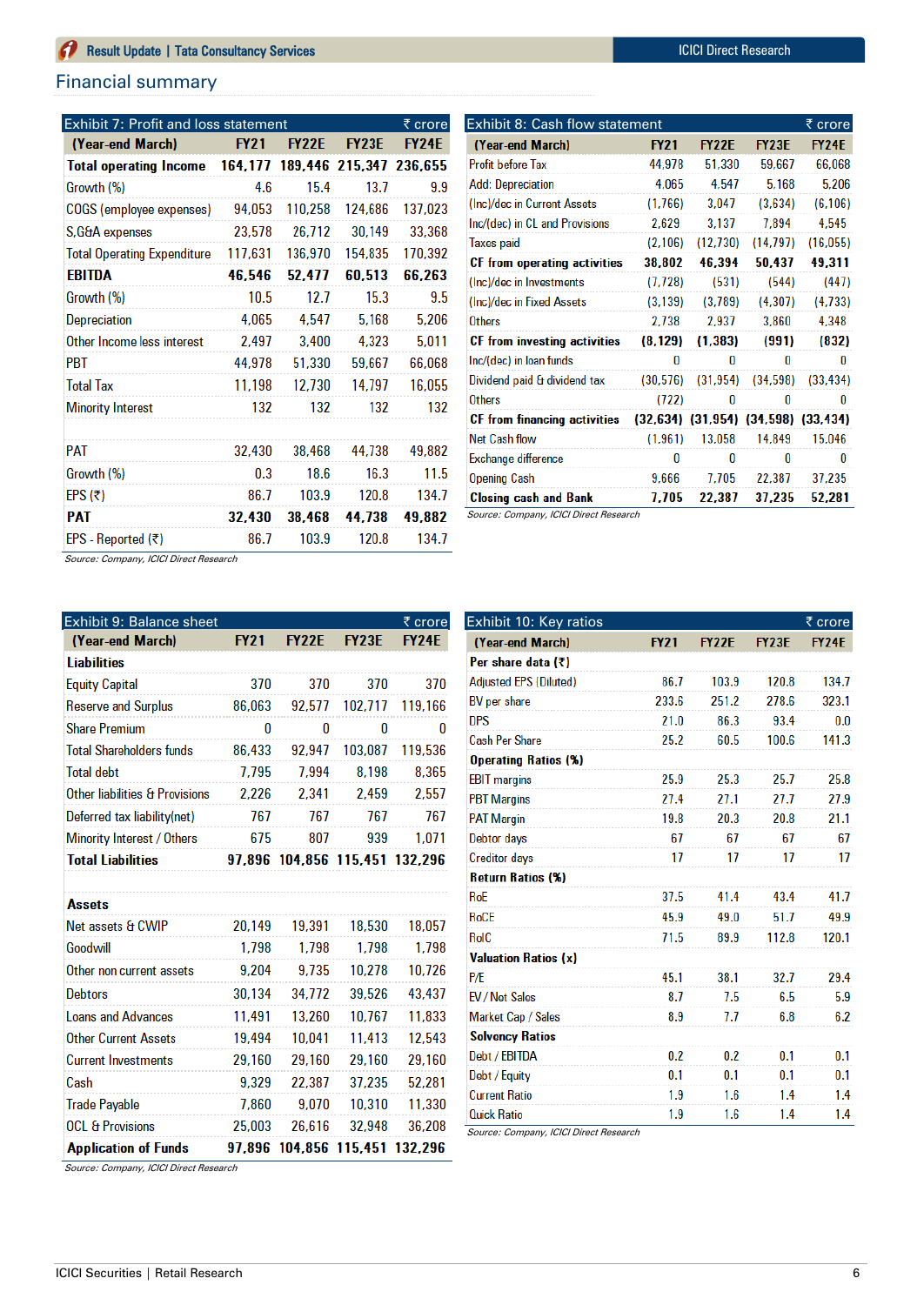| <b>Exhibit 11: ICICI Direct coverage universe (IT)</b> |       |       |             |                                                                                                |       |           |       |       |       |       |      |         |      |      |        |      |
|--------------------------------------------------------|-------|-------|-------------|------------------------------------------------------------------------------------------------|-------|-----------|-------|-------|-------|-------|------|---------|------|------|--------|------|
|                                                        |       |       |             |                                                                                                |       | EPS $(7)$ |       |       | P/E   |       |      | RoCE(x) |      |      | RoE(x) |      |
| <b>Company Name</b>                                    |       |       |             | CMP TP (₹) Rating Mcap (₹) FY21 FY22E FY23E FY21 FY22E FY23E FY21 FY22E FY23E FY21 FY22E FY23E |       |           |       |       |       |       |      |         |      |      |        |      |
| <b>HCL Tech (HCLTEC)</b>                               | 1.333 | 1.475 | <b>BUY</b>  | 361.799                                                                                        | 45.8  | 50.6      | 60.9  | 29.1  | 26.3  | 21.9  | 23.5 | 24.1    | 27.6 | 20.8 | 20.5   | 23.2 |
| Infosys (INFTEC)                                       | .897  | 2.300 | <b>BUY</b>  | 806.433                                                                                        | 45.5  | 55.9      | 63.2  | 41.7  | 34.0  | 30.0  | 31.7 | 34.5    | 36.4 | 25.2 | 28.2   | 29.8 |
| <b>TCS (TCS)</b>                                       | 3.965 | 4.600 | <b>BUY</b>  | .467.050                                                                                       | 87.6  | 104.0     | 120.9 | 45.2  | 38.1  | 32.8  | 45.9 | 49.0    | 51.7 | 37.5 | 41.4   | 43.4 |
| Tech M (TECMAH)                                        | .719  | 2.150 | <b>BUY</b>  | 166,107                                                                                        | 50.2  | 64.7      | 76.8  | 34.2  | 26.6  | 22.4  | 19.8 | 22.8    | 24.4 | 17.8 | 20.4   | 21.4 |
| Wipro (WIPRO)                                          | 640   | 815   | <b>BUY</b>  | 350.528                                                                                        | 19.1  | 21.8      | 25.6  | 33.6  | 29.4  | 25.0  | 21.3 | 22.5    | 26.2 | 19.5 | 21.6   | 25.4 |
| LTI (LTINFC)                                           | 7.100 | 7.650 | <b>BUY</b>  | 124.646                                                                                        | 111.0 | 137.3     | 169.9 | 64.0  | 51.7  | 41.8  | 31.9 | 33.0    | 34.0 | 26.5 | 27.6   | 28.5 |
| Mindtree (MINCON)                                      | 4.558 | 4.915 | <b>HOLD</b> | 75.069                                                                                         | 67.4  | 89.8      | 109.2 | 67.6  | 50.7  | 41.7  | 32.5 | 36.0    | 36.3 | 25.7 | 28.2   | 28.2 |
| Coforge (NIITEC)                                       | 5.726 | 5.870 | <b>BUY</b>  | 35,595                                                                                         | 73.3  | 115.2     | 146.7 | 78.1  | 49.7  | 39.0  | 23.3 | 28.6    | 30.9 | 18.5 | 25.0   | 27.1 |
| TeamLease (TEASER)                                     | 4.249 | 4.220 | <b>HOLD</b> | 7.291                                                                                          | 46.5  | 66.7      | 101.0 | 91.4  | 63.7  | 42.1  | 14.2 | 16.3    | 19.9 | 11.6 | 15.7   | 18.7 |
| Infoedge (INFEDG)                                      | 5.589 | 6.270 | <b>BUY</b>  | 72.413                                                                                         | 20.9  | 37.1      | 51.0  | 267.3 | 150.7 | 109.7 | 7.7  | 13.1    | 16.7 | 6.0  | 9.9    | 12.6 |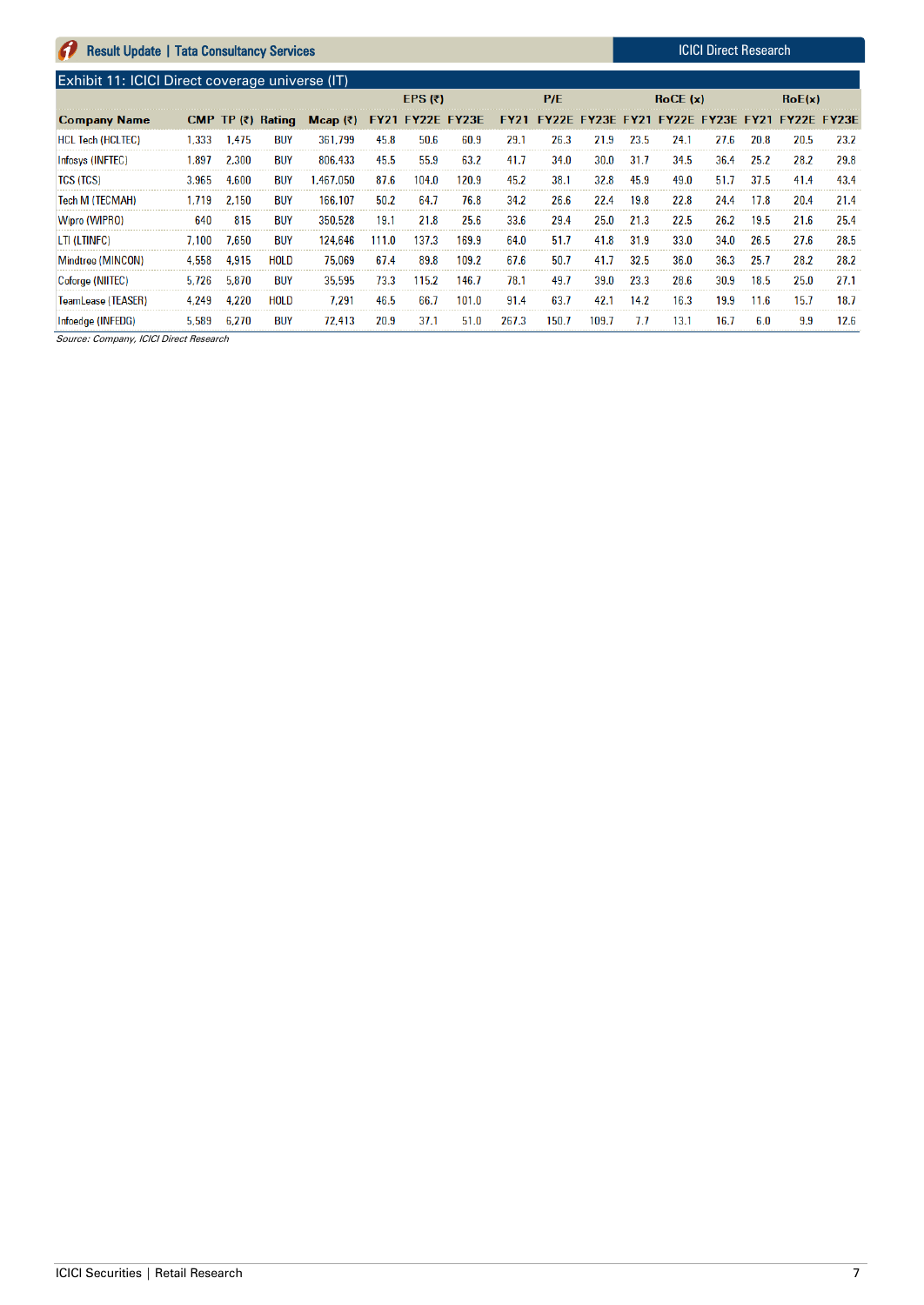## RATING RATIONALE

ICICI Direct endeavors to provide objective opinions and recommendations. ICICI Direct assigns ratings to its stocks according to their notional target price vs. current market price and then categorizes them as Buy, Hold, Reduce and Sell. The performance horizon is two years unless specified and the notional target price is defined as the analysts' valuation for a stock

Buy:  $>15%$ 

Hold: -5% to 15%;

Reduce: -15% to -5%;

Sell: <-15%



Pankaj Pandey Head – Research pankaj.pandey@icicisecurities.com

ICICI Direct Research Desk, ICICI Securities Limited, 1st Floor, Akruti Trade Centre, Road No 7, MIDC, Andheri (East) Mumbai – 400 093 research@icicidirect.com